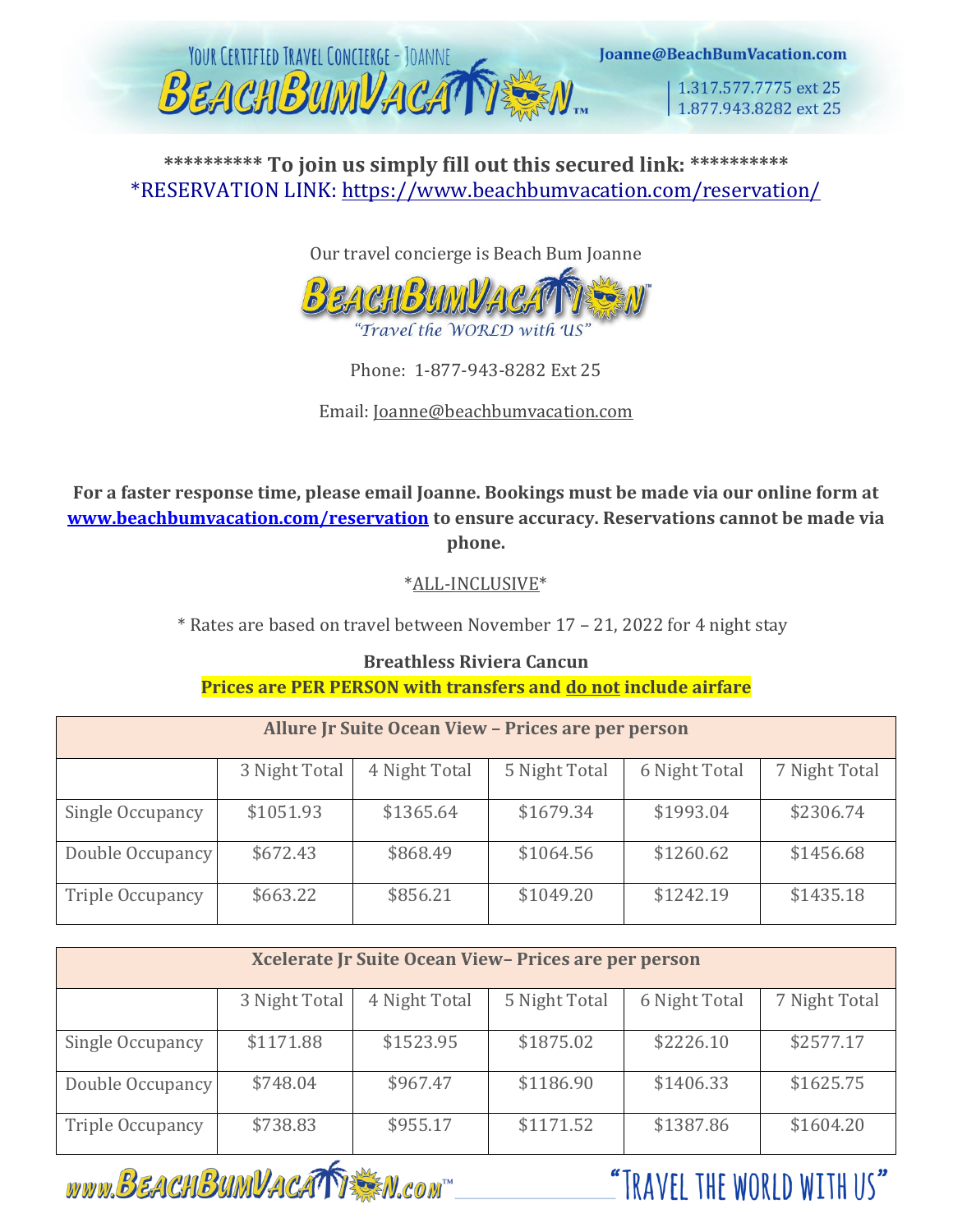

Joanne@BeachBumVacation.com

1.317.577.7775 ext 25 1.877.943.8282 ext 25

| Xcelerate Jr Suite Swimout Tropical View - Prices are per person |               |               |               |               |               |
|------------------------------------------------------------------|---------------|---------------|---------------|---------------|---------------|
|                                                                  | 3 Night Total | 4 Night Total | 5 Night Total | 6 Night Total | 7 Night Total |
| Single Occupancy                                                 | \$1234.85     | \$1604.60     | \$1974.36     | \$2344.12     | \$2713.88     |
| Double Occupancy                                                 | \$786.76      | \$1017.87     | \$1248.97     | \$1480.07     | \$1711.18     |
| <b>Triple Occupancy</b>                                          | \$777.55      | \$1005.58     | \$1233.61     | \$1461.65     | \$1689.68     |

| Xhale Club Jr Suite Swimout Tropical View - Prices are per person |               |               |               |               |               |
|-------------------------------------------------------------------|---------------|---------------|---------------|---------------|---------------|
|                                                                   | 3 Night Total | 4 Night Total | 5 Night Total | 6 Night Total | 7 Night Total |
| Single Occupancy                                                  | \$1835.94     | \$2392.80     | \$2949.65     | \$3506.51     | \$4063.36     |
| Double Occupancy                                                  | \$937.95      | \$1216.38     | \$1494.81     | \$1773.23     | \$2051.66     |
| Triple Occupancy                                                  | \$928.74      | \$1204.09     | \$1479.45     | \$1754.81     | \$2030.16     |

| Xhale Club Jr Suite Oceanfront - Prices are per person |               |               |               |               |               |
|--------------------------------------------------------|---------------|---------------|---------------|---------------|---------------|
|                                                        | 3 Night Total | 4 Night Total | 5 Night Total | 6 Night Total | 7 Night Total |
| Single Occupancy                                       | \$1913.38     | \$2493.59     | \$3073.80     | \$3654.00     | \$4234.21     |
| Double Occupancy                                       | \$976.67      | \$1266.78     | \$1556.88     | \$1846.98     | \$2137.09     |
| <b>Triple Occupancy</b>                                | \$967.46      | \$1254.49     | \$1541.52     | \$1826.55     | \$2115.59     |

### **\*\* Airfare is not included in the price above\*\***

Single occupancy = 1 adult in the room Double occupancy = 2 adults in the room Triple occupancy = 3 adults in the room

**Resort info-** <https://beachbumvacation.com/savethedate/BreathlessRivieraCancun>

www.BEACHBUMVACATTEN.com

"TRAVEL THE WORLD WITH US"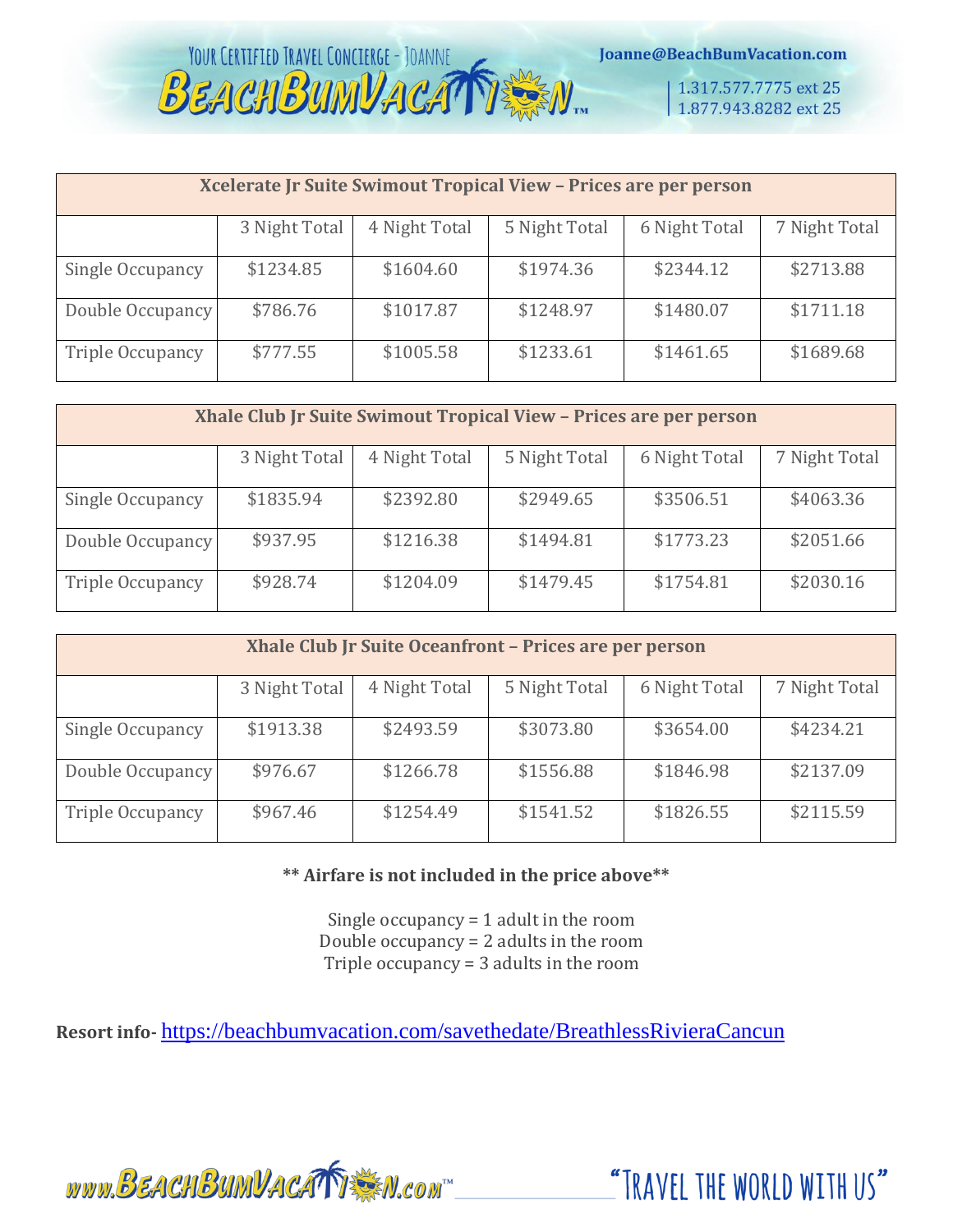YOUR CERTIFIED TRAVEL CONCIERGE - JOANNE

Joanne@BeachBumVacation.com

1.317.577.7775 ext 25 1.877.943.8282 ext 25





**WHAT'S INCLUDED?**



"TRAVEL THE WORLD WITH US"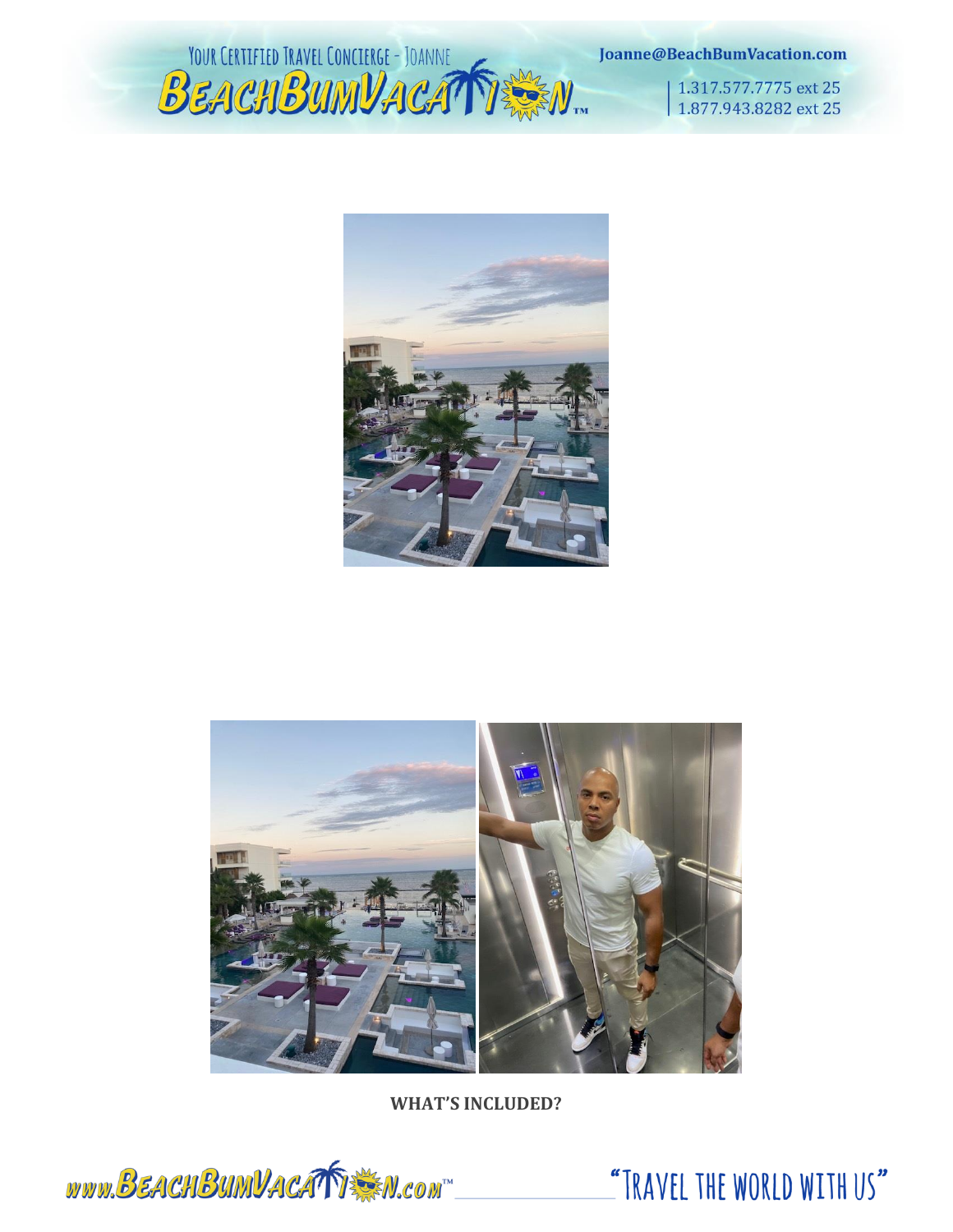

Accommodations as selected, taxes, all meals, unlimited alcoholic and non-alcoholic beverages, in-room mini-bar with beer, water, soft drinks (re-stocked once a day), daily and nightly activity program, nonmotorized water sports, live music and shows, fitness center, taxes and gratuities all included.

\*Please fill in the Reservation Form at [www.beachbumvacation.com/reservation](http://www.beachbumvacation.com/reservation) with information as it appears on your passport to secure your room and celebrate with Donte!

\*\*\*\*\*All reservations MUST to be made by August 31, 2022. \*\*\*\*\*

\*NOTE: Rates above do NOT include airfare. Inquire with Joanne@beachbumvacation.com for up-to-date airfare rates into Cancun for your dates of travel.

## **\*\*\* Process of Booking** \*\*\*

- ❖ Determine your travel dates & who you'll be sharing a room with then click on the secure Reservation Link and fill in your information: \*RESERVATION link:<https://www.beachbumvacation.com/reservation/>
- ❖ If you have frequent flyer miles or airline credit vouchers Joanne is NOT able to book your flight. You must do so on your own.

❖ Determine if you want travel protection. It's highly recommended! Insurance rates below are based on your total vacation package value per person.

### ❖ **DOWN PAYMENT OPTIONS:**

1) Room Only: It's just \$150 per person to book just the room. 2) Room with insurance: It's just \$150 per person + the cost of insurance (\$190-\$290 additional) 3) Room and flights without insurance: It's \$150 per person + total airfare cost. 4) Room and flights with insurance: It's just \$150 per person + the cost of insurance and airfare – (\$190-\$290 additional)

- ❖ After the down payment is made the final balance is due August 31, 2022. NO EXCEPTIONS
- ❖ Once you place your reservation and your payment has been applied you will receive a confirmation invoice/itinerary for your trip!

## **\*\*\* Important Travel & Booking Information \*\*\***

When should I book?: As soon as possible for the best flight schedules and perks for being a part of Donte's group!



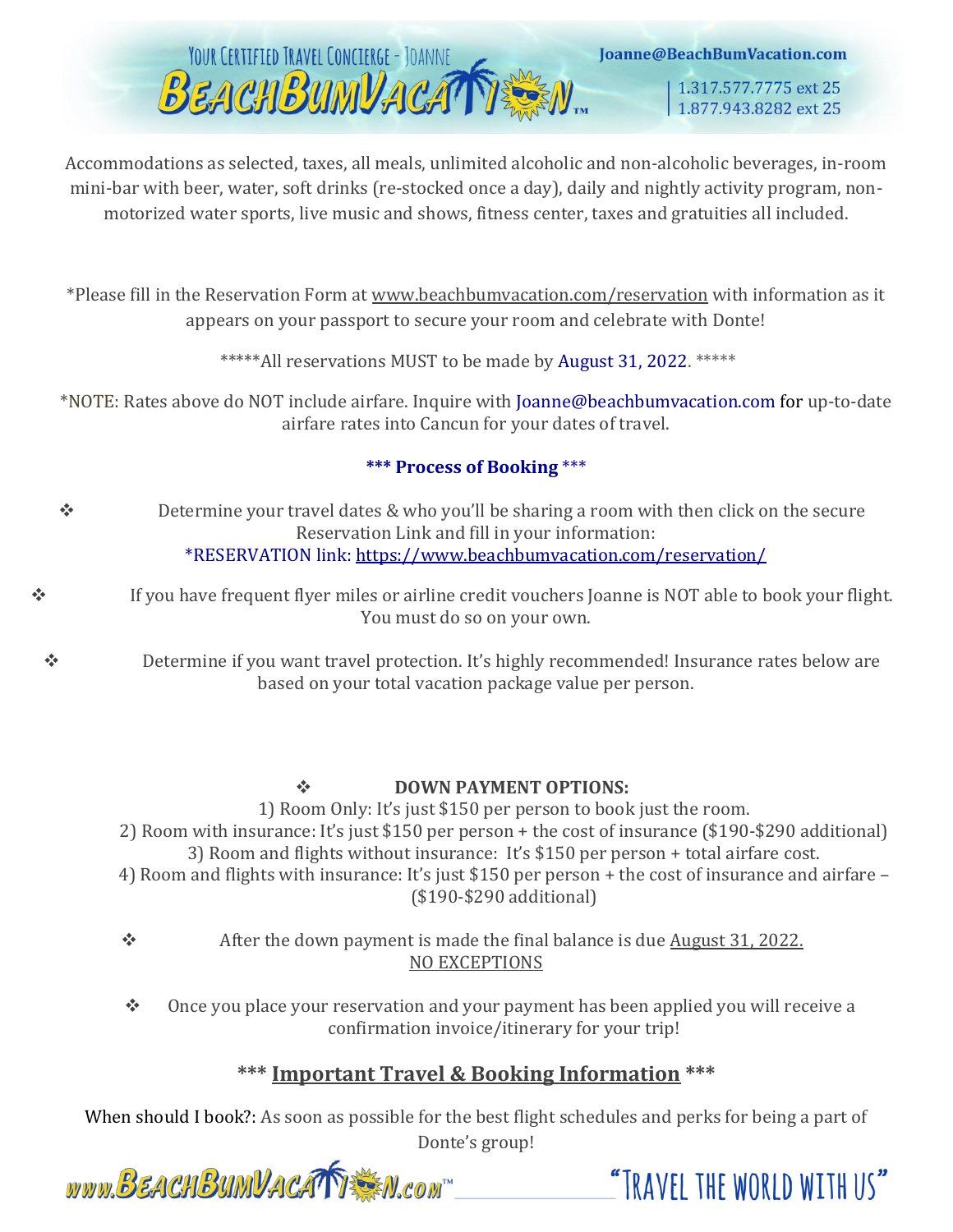

\*IMPORTANT! -- Airfare WILL fluctuate depending on availability at time you make your reservation, please make your payment with Joanne as soon as possible to ensure the lowest rate and best flight time options. Flight schedules to Cancun can be very limited so please contact her soon to make your reservation.



Who should I ask for when making my reservation? All reservations must be made directly through Joanne at Beach Bum Vacation. [www.beachbumvacation.com/reservation](http://www.beachbumvacation.com/reservation)

- Payment policy: In order to guarantee your room the full payment must be received by August 31, 2022. AIRFARE will be due at the time you are ready to add it to your package.
	- Visa, MasterCard, American Express and Discover & Diners Club are also accepted.

## Note: Returned checks subject to \$30.00 fee.

- What travel documents will I need? You will need a valid passport in order to travel to Cancun, no exceptions.
	- You will need to indicate on the form if you accept or decline TRIP INSURANCE.

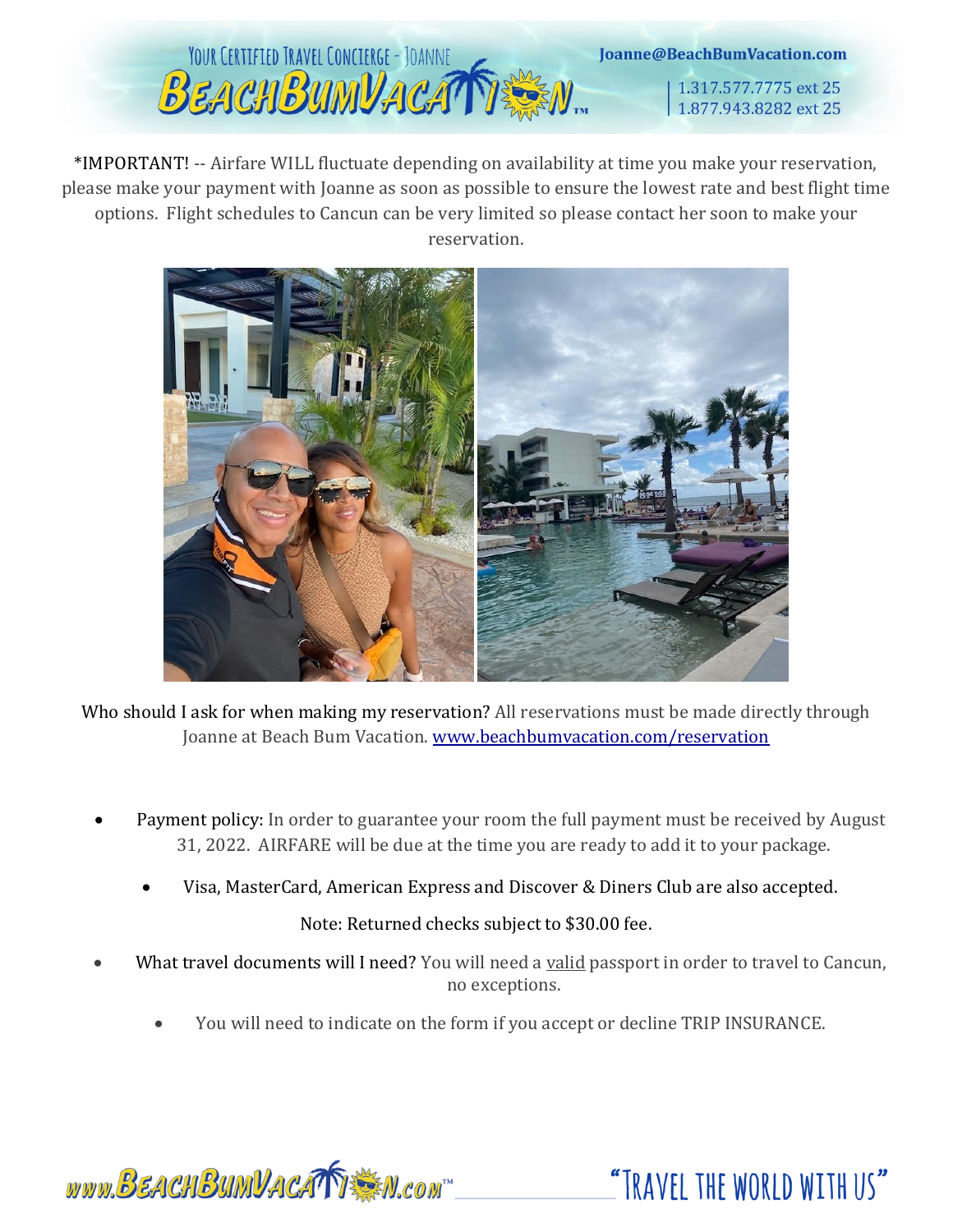

**PLEASE NOTE:** Insurance CANNOT be added after payment is made. Insurance is due at the time of making the reservation along with the down payment. Optional insurance ranges from \$190 per person to \$290 per person (depending upon total trip cost).

This plan protects against cancelation penalties if the trip is canceled for any reason prior to departure. It also covers up to \$100 per person for trip interruption, up to \$800 per person for baggage loss, and up to \$5,000 per person for medical expenses. I strongly encourage you to purchase travel protection.

**Special Needs**: Please specify if anyone in your party meets any of the following criteria: (1) holds frequent flyer miles (2) is hearing or vision impaired (3) has dietary restrictions (4) needs a wheelchair (5) is diabetic (6) is highly allergic.

## **CANCELATION POLICY:**

| Once reservation is made up to August 31, 2022 | \$150 cancellation penalty per person |
|------------------------------------------------|---------------------------------------|
| From September 1, 2022 onward                  | 100% cancellation penalty             |

*The aforementioned is person or room canceling (so if 1 person within the room cancels these same rules apply for that person). Regarding Airline tickets – if Beach Bum Vacation booked your tickets - they are 100% not refundable and subject to individual airline penalties/fees. Insurance covers these penalties for individuals making reservations within the group – if they have purchased insurance. Insurance does NOT cover the group contract as a whole, only individuals.* 

*If you do not have insurance – natural disasters (such as hurricanes), cancelations for ANY reason (medical/personal emergencies, cancelation of the wedding, etc.) do not relieve them from these penalties. ONLY the Travel Insurance will help with coverage.*

## **Frequently Asked Questions:**

-Currency: USDs are accepted in Mexico so there is no need to exchange your currency.

-Clothing: some restaurants require men to wear long pants, shirt with collar & closed toe shoes.

-Airport: you must arrive at the airport three hours prior to flight departure time.

www.BEACHBUMVACATTEN.com